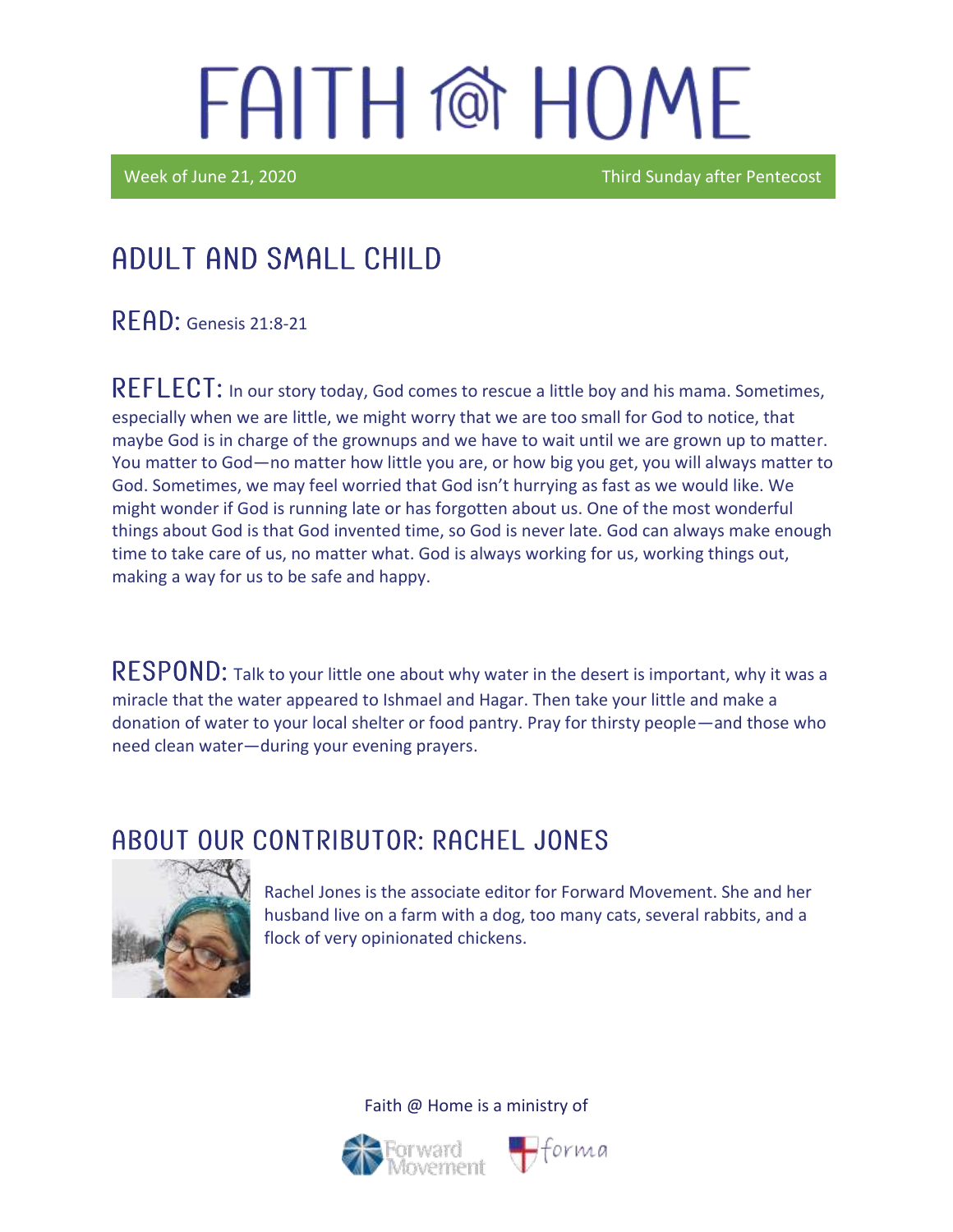Ϊ

Week of June 21, 2020 **Third Sunday after Pentecost** 

### Adult and elementary

**RFAD: Matthew 10:24-39** 

REFLECT: While growing up in New York City, I rode the subway. Once, when the subway moved from underground to a raised platform to go over the Brooklyn Bridge, I shrieked with nervousness. I am afraid of heights. I am also a wee bit afraid of spiders and of being in the dark.

Is there anything that you are afraid of? In this reading, I'm reminded that God cares about all of us and that God values us. Towards the end of the reading where it is written, "And even the hairs of your head are all counted. So do not be afraid..." (Matthew 10:30-31, NRSV) When I feel bravery coming over me, it's a good warm feeling. It slides up from my ankles up the back of my legs, all the way up my back and then it is all over me! I can live without fear and so can you!

RESPOND: Ask a parent, guardian, or other trusted adult to share a cup of tea or hot chocolate with you. Do you feel the warmth spreading out from your belly, to all over your body? This warm feeling is similar to what bravery feels like.

#### A BOUT OUR CONTRIBUTOR: IMANI DRISKELL



Imani Driskell is the Director of Children's, Youth, and Family Ministries at St. Michael's-in-the-Hills Episcopal Church in Toledo, Ohio. Imani was born and raised in Brooklyn, New York and is a bagel and pizza enthusiast. She enjoys learning, teaching and speaking about Faith Formation. Her favorite novel is *The Living is Easy* by Dorothy West.





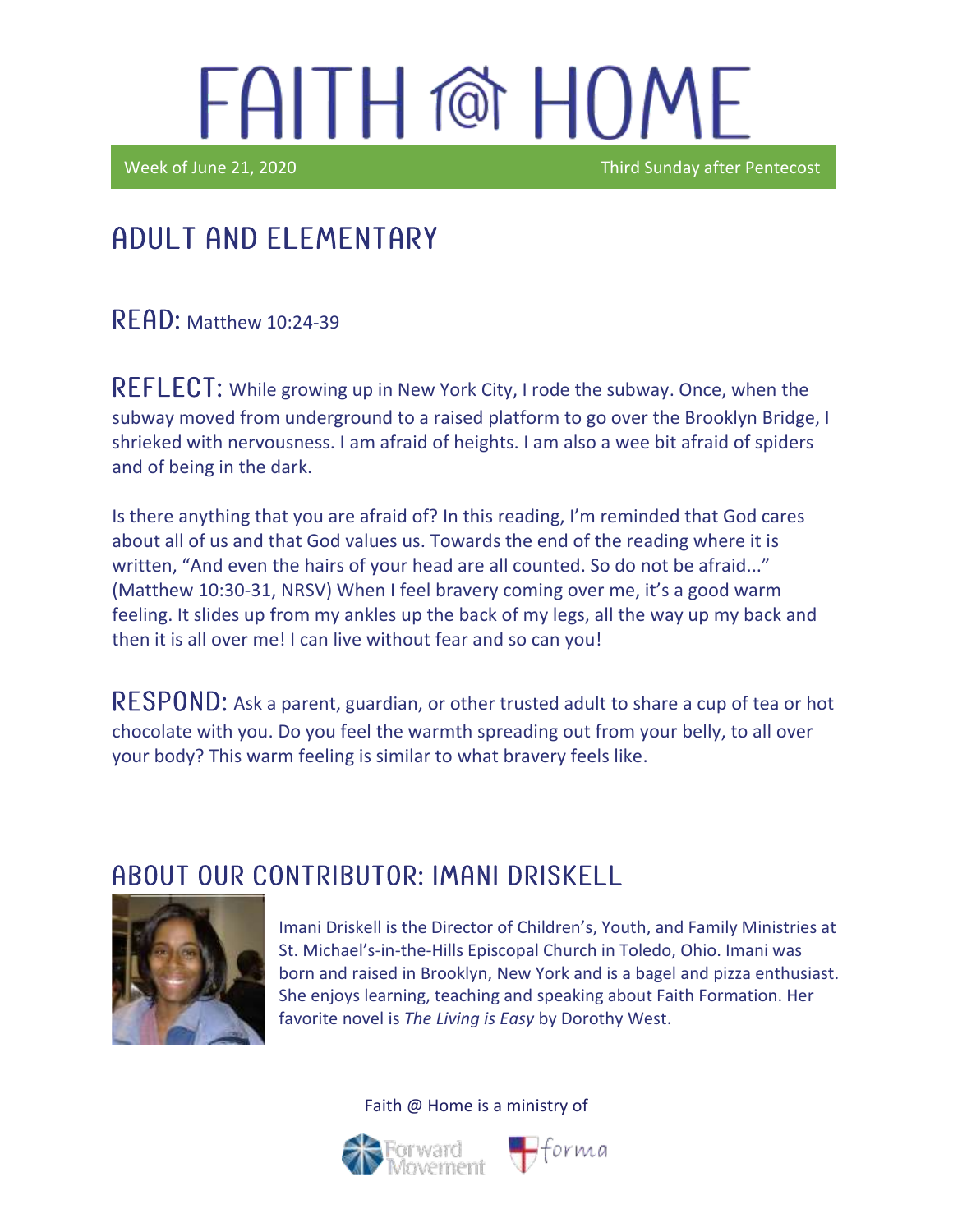Week of June 21, 2020 **Third Sunday after Pentecost** 

### Adult and youth

READ: Psalm 86:1-10, 16-17

REFLECT: Praying is hard. Asking for help is hard. Loving like Jesus is hard. When we don't know the words that we need to say, God does, but sometimes, we like being able to express ourselves. This is why the Psalms are so wonderful. They cover all human emotions. They have words of happiness, joy, and praise to God. They have anger, sadness, and lament to God. This week's Psalm gives us words to ask for God's help. The writer is asking God to listen, to be present, and to give strength. They are asking for God's help, which we sometimes treat like Santa Claus. The writer isn't asking God's help in specific, "please fix this one thing in the one way that I think it should be fixed" ways. The writer is asking God for help for forgiveness, in being stronger, and feeling comforted. The writer acknowledges that God is the one who is powerful, and they want to be able to feel and know God is there, and for others to see God in them. Having others see God in us is how we continue to share the Good News.

RESPOND: Print or write out a copy of the Psalm reading. Read through it and circle the words or phrases that really resonate with you right now. Use those words to pray to God. Feel free to keep it somewhere and return to it with a different color pen when there are new or different words that help you express what you need to say to God.

#### ABOUT OUR CONTRIBUTOR: MAGGIE PAUL



Maggie Paul is the Assistant Director for Youth and Family Ministry at Christ Episcopal Church in Charlotte, NC where she focuses on Middle School and relational ministry as well as curriculum. She previously served at the Cathedral of St. Philip in Atlanta, GA where she developed and implemented a comprehensive Confirmation curriculum. She is very excited to bring aspects of this curriculum to her new parish. As an undergraduate with a passion for youth ministry, she served as a summer camp counselor and Episcopal student center "church mouse," and she continues to use her gifts and talents as a singer and musician to nurture her own journey and inspire others on theirs.

Faith @ Home is a ministry of